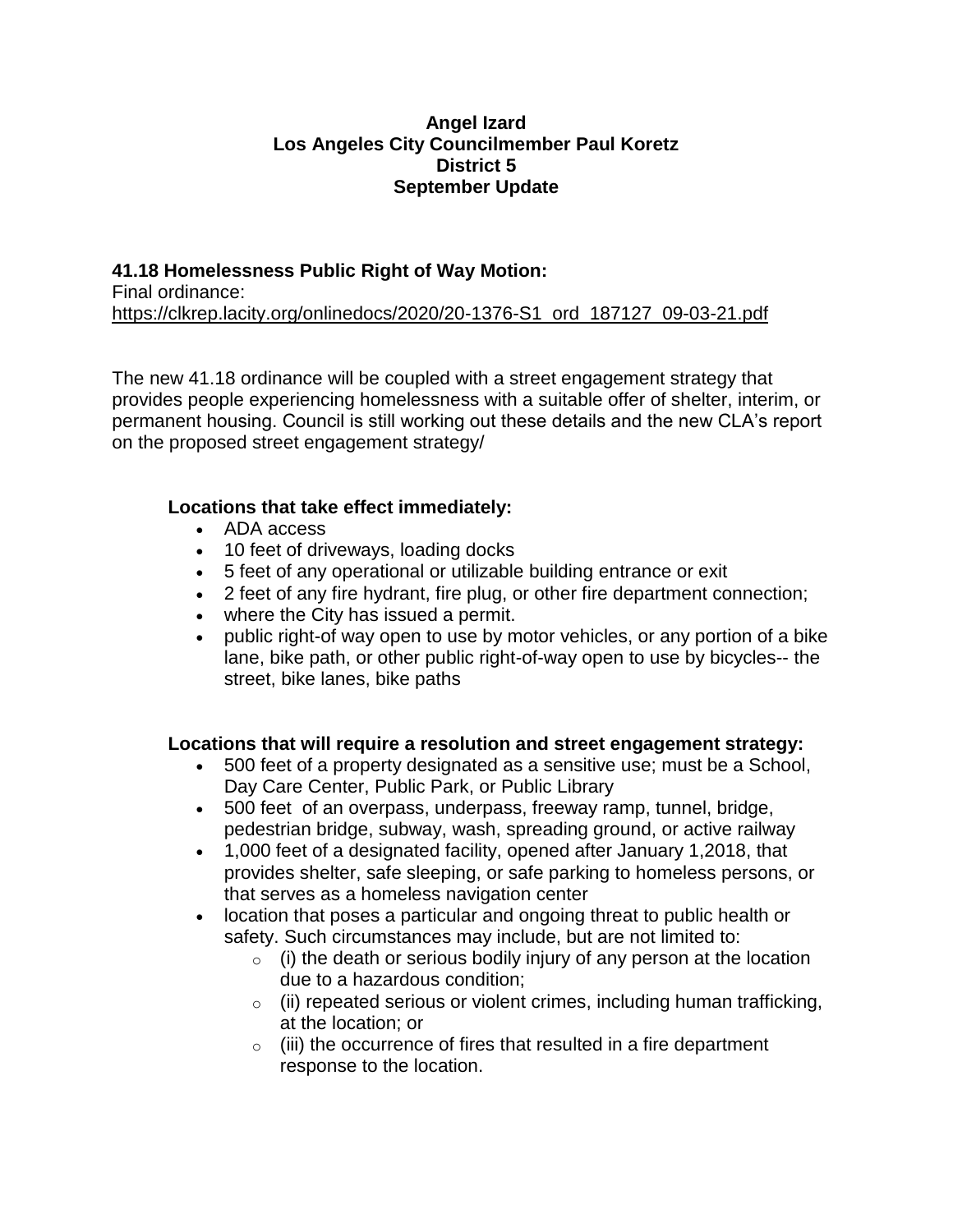#### **SB 9 and SB 10:**

The State Senate ande Assembly voted to Pass both SB 9 and SB 10. Both bills passed despite efforts from the Los Angeles City Council that voted for Councilmember Koretz' resolution to officially OPPOSE both bills, along with a statewide coalition of local governments and community activists. In fact, they passed despite recent statewide polling showing that [71% of voters oppose SB 9 & 75% oppose SB10.](http://simplesend.com/simple/t.asp?S=457&ID=101508&NL=7309&N=123324&SI=7319336&URL=https://www.aidshealth.org/wp-content/uploads/2021/08/DBR-0721-CA-Housing-Results-V1.pdf)

### **SB 9:**

- SB 9 would require localities to provide for the ministerial, or "by right" approval of a housing development containing two residential units (a duplex), and would allow for dividing a lot into two equal parts (a lot split) for residential use.
- It would eliminate public hearings by the Planning Department, and public notice, as these projects would only require administrative review.
- SB 9 would also exempt these projects from environmental review as required by the California Environmental Quality Act (CEQA) by establishing a ministerial review process, without discretionary review or a public hearing, thus undermining community participation and vetting by local legislative bodies.

### **SB 10:**

- SB 10 would authorize a local government to pass an ordinance to zone any parcel for up to 10 units of residential density if the parcel is located in a transit or jobs-rich area.
- This would undermine the accomplishments and potential benefits of the City's current policies, and could dramatically affect the City's single-family neighborhoods.
- It would incentivize the construction of market-rate housing and create millions of luxury units while requiring few, if any, affordable units.
- SB 10 projects have the potential to attract high-income residents, who don't necessarily use public transportation, into newer luxury buildings adjacent to transit, bringing in more cars while providing insufficient parking.
- And while these bills still need to go through the CA State Senate, the writing is on the wall that they will make their way to the Governor's desk to be signed fairly soon.

Our only hope now is to lobby the Governor to veto these two bills, so we are asking those who are interested to contact the governor's office by clicking [here.](http://simplesend.com/simple/t.asp?S=457&ID=101508&NL=7309&N=123324&SI=7319336&URL=https://govapps.gov.ca.gov/gov40mail/)

# **Paid Time Off to Go Get Vaccinated:**

The Delta variant is a serious concern to all of us — and because it is so important for people to get their COVID-19 vaccinations, Councilmember Koretz authored a motion that the Mayor signed into law ensuring that all working Angelenos are [afforded paid](http://simplesend.com/simple/t.asp?S=457&ID=101508&NL=7309&N=123324&SI=7319336&URL=https://www.lamayor.org/sites/g/files/wph1781/files/page/file/20210624%20COVID-19%20Vaccine%20Paid%20Sick%20Leave%20Public%20Order%20%281%29.pdf)  time off [to get their shots](http://simplesend.com/simple/t.asp?S=457&ID=101508&NL=7309&N=123324&SI=7319336&URL=https://www.lamayor.org/sites/g/files/wph1781/files/page/file/20210624%20COVID-19%20Vaccine%20Paid%20Sick%20Leave%20Public%20Order%20%281%29.pdf) (even if their sick time is already used up.)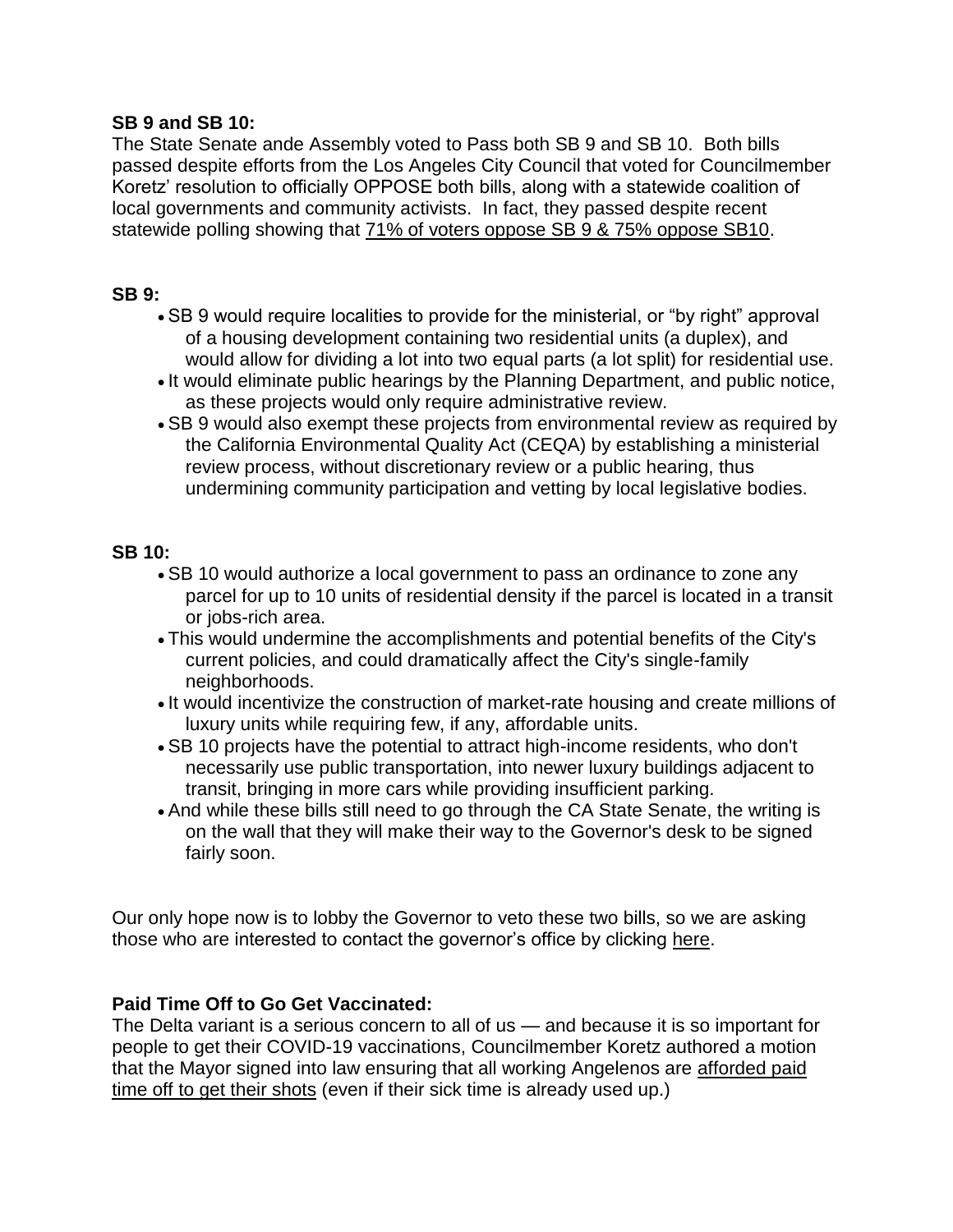Both small companies and large corporations must provide up to 4-hours paid time off for individuals to get their COVID-19 vaccinations and up to 8-hours paid time off for any side-effect related symptoms that stop might stop someone from being able to safely work.

### **California Is In A Drought - Please Reduce Your Water Use:**

The Los Angeles Department of Water and Power (LADWP) and the Metropolitan Water District of Southern California (MWD) spoke out last week to heighten public awareness of the worsening water shortage affecting the state of California and calling on customers to double their efforts to further conserve water.

In June, Councilmember Koretz introduced a [motion](http://simplesend.com/simple/t.asp?S=457&ID=101508&NL=7309&N=123324&SI=7319336&URL=https://www.councilmemberpaulkoretz.com/sites/g/files/wph1761/files/2021-06/21-06-30%20Koretz%20Press%20Release%20-%20Drought%20Report%20Request.pdf) requesting a report about the pending update to the Colorado River Compact to meet the worsening drought conditions, including the implementation of water conservation elements, water recycling, and watershed management approaches like storm water capture and reuse, groundwater remediation, the use of native plants for landscaping, and turf removal programs.

### **Emergency Renters Assistance Program:**

### **Starting September 1, 2021, Angelenos can apply for rental assistance.**

Los Angeles renters and landlords will now be able to apply for assistance through the State program starting at 7:00 a.m. on Wednesday, September 1st via [HousingIsKey.com.](http://simplesend.com/simple/t.asp?S=457&ID=101508&NL=7309&N=123324&SI=7319336&URL=https://housingiskey.com/)

Residents can also call the appointment call center at 833-687-0967 if they need help filling out an application. Renters who have already applied to the City's program will be provided with detailed instructions on next steps. More information is available at [hcidla.lacity.org.](http://simplesend.com/simple/t.asp?S=457&ID=101508&NL=7309&N=123324&SI=7319336&URL=http://hcidla.lacity.org/)

# **California Small Business COVID-19 Relief Grant Program:**

The Office of the Small Business Advocate announced new funding rounds for the California Small Business COVID-19 Relief Grant Program. The additional \$1.5 billion expansion makes California's small business relief program the largest in the country. The funding will support small businesses and nonprofits that struggled due to the COVID-19 pandemic. New applications will be accepted starting September 9th.

**Round 9:** New applicants and waitlisted applicants from certain previous rounds. Application window: September 9th through September 30th.

**Eligible applicants:** Current waitlisted and new applicants who meet eligibility criteria. **Eligible grant award:** \$5,000 – \$25,000

**Details:** Applicants not selected to move forward in the review process in Rounds 1, 2, 3, 5, 6, or 7 do not need to re-apply and will be automatically moved into Round 9. New applicants can apply below.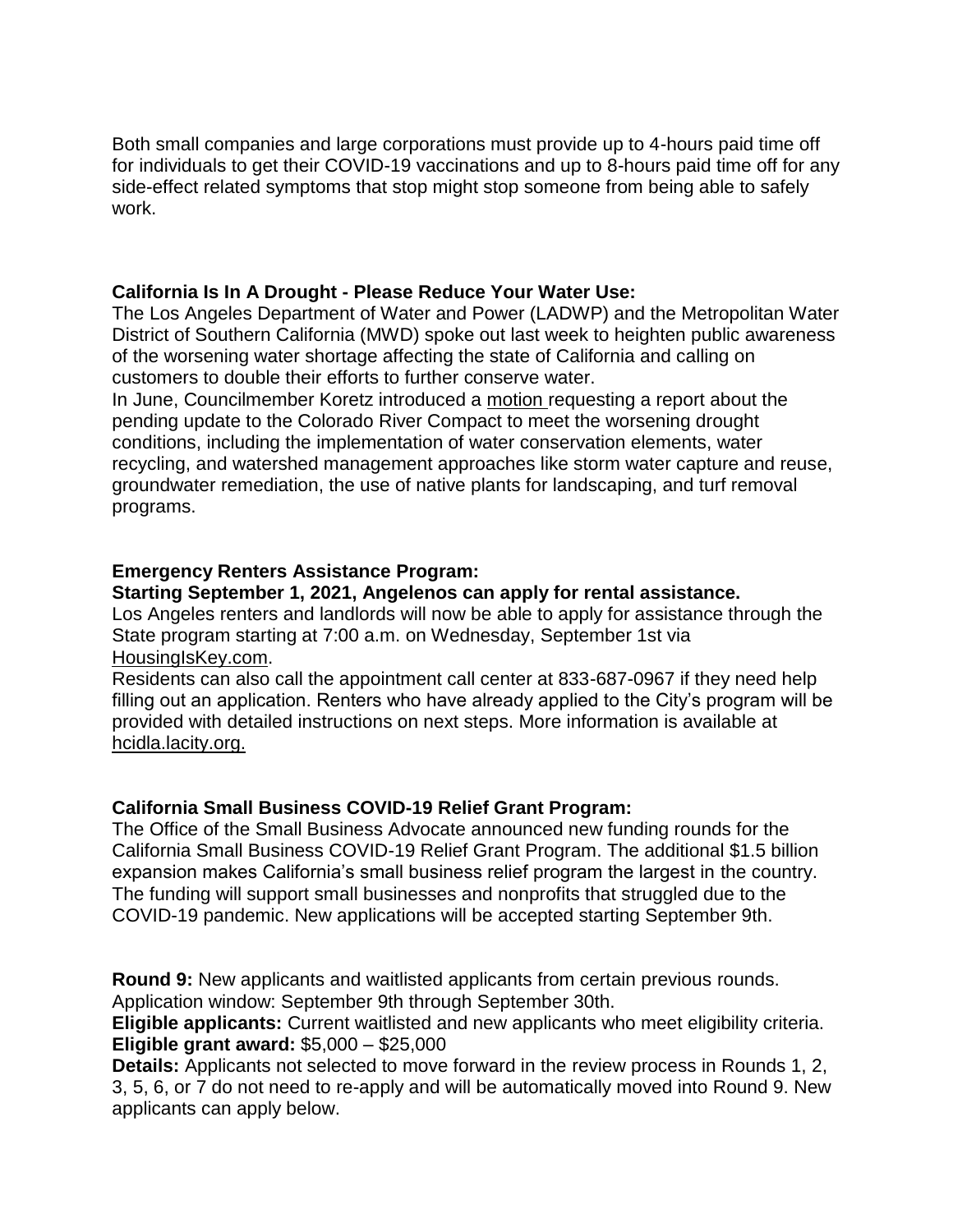**Apply Here:** <https://careliefgrant.com/>

### **Coming Soon - Assistance for Small Businesses:**

To support struggling for-profit small businesses, the Mayor and City Council, through the 2021-2022 budget process, allocated fifty million dollars (\$50 million) in American Rescue Plan Act (ARPA) funding to implement a series of programs that promote a strong and equitable economic recovery in the City, consistent with ARPA regulations.

### **Background information:**

In the upcoming weeks, the first round of programs will be announced (tentatively scheduled for late September). A total of \$37 million of "Come Back Checks" will be available for the City's small businesses.

### **\$25M - Restaurant and Small Business Recovery Program**

Deployment of \$5,000 grants to 5,000 small businesses impacted by COVID-19 including restaurants and other vulnerable industries needing assistance in their economic recovery efforts

# **\$12M - Small Business Rental Assistance Program**

Grants of up to \$15,000 (or six months' rent, whichever is less) to support rental/lease costs for about 800 small businesses in qualifying industries for both current and in arrears rent payments, and to eligible new businesses that need assistance with first and last month rent.

To get started, please start gathering the required Active Business Registration Tax Certificate (BRTC) and

Recent tax returns (2019-2020).

For more information, please visit the Economic & Workforce Development Department website at [bit.ly/LABusinessSource](http://simplesend.com/simple/t.asp?S=457&ID=101508&NL=7309&N=123324&SI=7319336&URL=http://bit.ly/LABusinessSource)

# **L.A. Al Fresco Program Extended to Year's End:**

- To provide ongoing assistance to businesses as the COVID-19 pandemic continues, the City of Los Angeles has extended L.A. Al Fresco through December 31st.
- L. A. Al Fresco is an outdoor dining program that provides healthy spaces for local eateries to serve customers by expanding dining areas into parking lanes, driving lanes, and adjacent private lots. LADOT assists in the administration of Al Fresco by managing the reapportionment of transportation spaces into